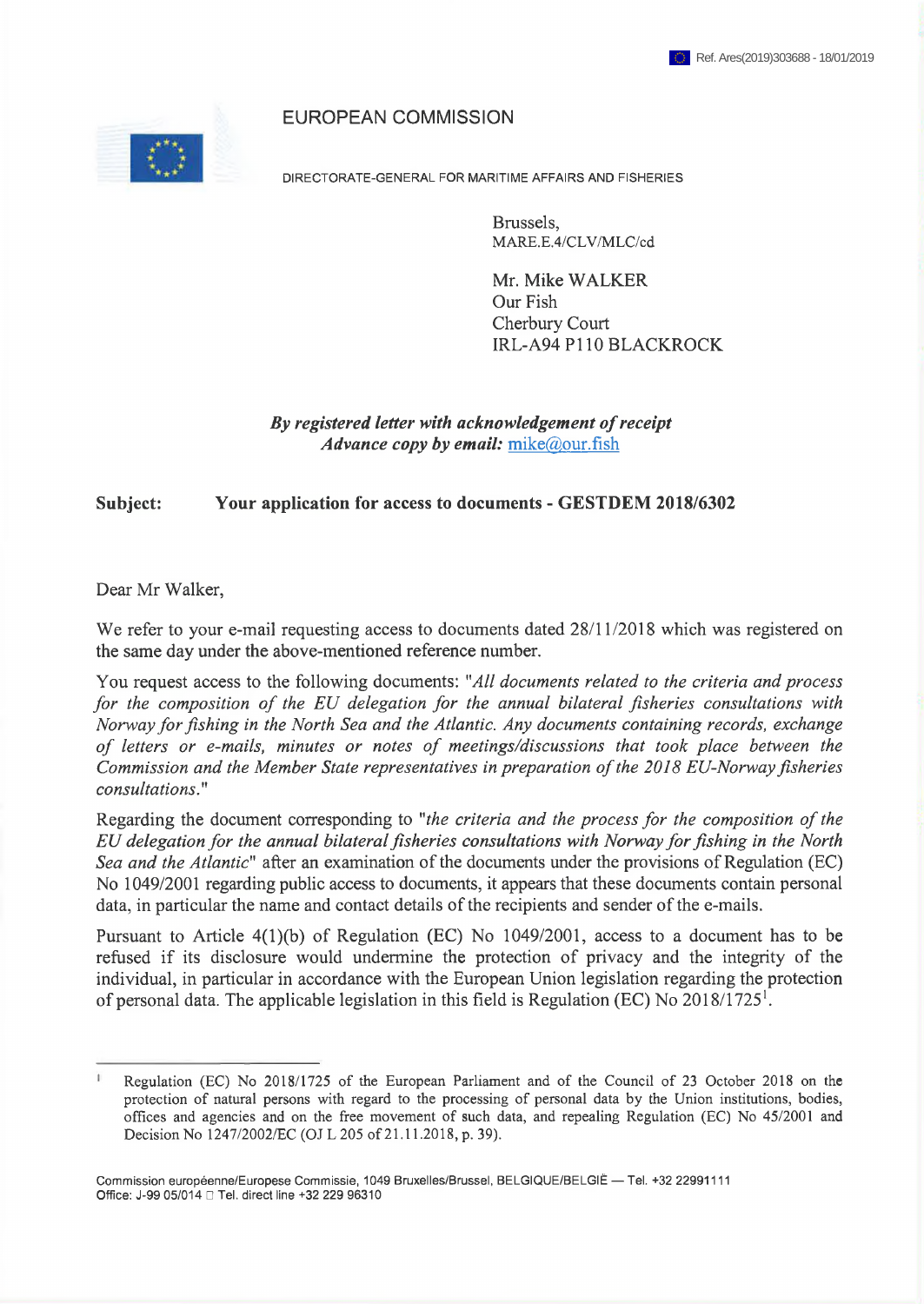Indeed, Article 3(1) of Regulation 2018/1725 provides that personal data "means any information relating to an identified or identifiable natural person  $[\dots]$ ". The Court of Justice has specified that any information, which by reason of its content, purpose or effect, is linked to a particular person is to be considered as personal data<sup>2</sup>. Please note in this respect that the names, signatures, functions, telephone numbers and/or initials pertaining to staff members of an institution are to be considered personal data<sup>3</sup>.

In its judgment in Case C-28/08 P *(Bavarian Lager)<sup>4</sup>*, the Court of Justice ruled that when a request is made for access to documents containing personal data, the Data Protection Regulation becomes fully applicable<sup>5</sup>.

Pursuant to Article 9(1)(b) of Regulation 2018/1725, "personal data shall only be transmitted to recipients established in the Union other than Union institutions and bodies if "[t]he recipient establishes that it is necessary to have the data transmitted for a specific purpose in the public interest and the controller, where there is any reason to assume that the data subject's legitimate interests might be prejudiced, establishes that it is proportionate to transmit the personal data for that specific purpose after having demonstrably weighed the various competing interests." Only if these conditions are fulfilled and the processing constitutes lawful processing in accordance with the requirements of Article 5 of Regulation 2018/1725 can the transmission of personal data occur.

According to Article 9(1 )(b) of Regulation 2018/1725, the European Commission has to examine the further conditions for a lawful processing of personal data only if the first condition is fulfilled, namely if the recipient has established that it is necessary to have the data transmitted for a specific purpose in the public interest. It is only in this case that the European Commission has to examine whether there is a reason to assume that the data subject's legitimate interests might be prejudiced and, in the affirmative, establish the proportionality of the transmission of the personal data for that specific purpose after having demonstrably weighed the various competing interests.

In your request, you do not put forward any arguments to establish the necessity to have the data transmitted for a specific purpose in the public interest. Therefore, the European Commission does not have to examine whether there is a reason to assume that the data subject's legitimate interests might be prejudiced.

Notwithstanding the above, please note that there are reasons to assume that the legitimate interests of the data subjects concerned would be prejudiced by disclosure of the personal data reflected in the documents, as there is a real and non-hypothetical risk that such public disclosure would harm their privacy and subject them to unsolicited external contacts.

Consequently, I conclude that, pursuant to Article 4(1)(b) of Regulation 1049/2001, access cannot be granted to the personal data, as the need to obtain access thereto for a purpose in the public interest has not been substantiated and there is no reason to think that the legitimate interests of the individuals concerned would not be prejudiced by disclosure of the personal data concerned.

<sup>2</sup> Judgment of the Court of Justice of the European Union of 20 December 2017 in Case C-434/16, *Peter Nowak v Data Protection Commissioner,* request for a preliminary ruling, paragraphs 33-35, ECLI:EU:C:2017:994.

<sup>2</sup> Judgment of the General Court of 19 September 2018 in case T-39/17, *Port de Brest v Commission,* paragraphs 43 44, ECLI:EU:T:2018:560.

<sup>4</sup> Judgment of 29 June 2010 in Case C-28/08 P, *European Commission* v *The Bavarian Lager Co. Ltd,* EU:C:2010:378, paragraph 59.

<sup>\*</sup> Whereas this judgment specifically related to Regulation (EC) No 45/2001 of the European Parliament and of the Council of 18 December 2000 on the protection of individuals with regard to the processing of personal data by the Community institutions and bodies and on the free movement of such data, the principles set out therein are also applicable under the new data protection regime established by Regulation 2018/1725.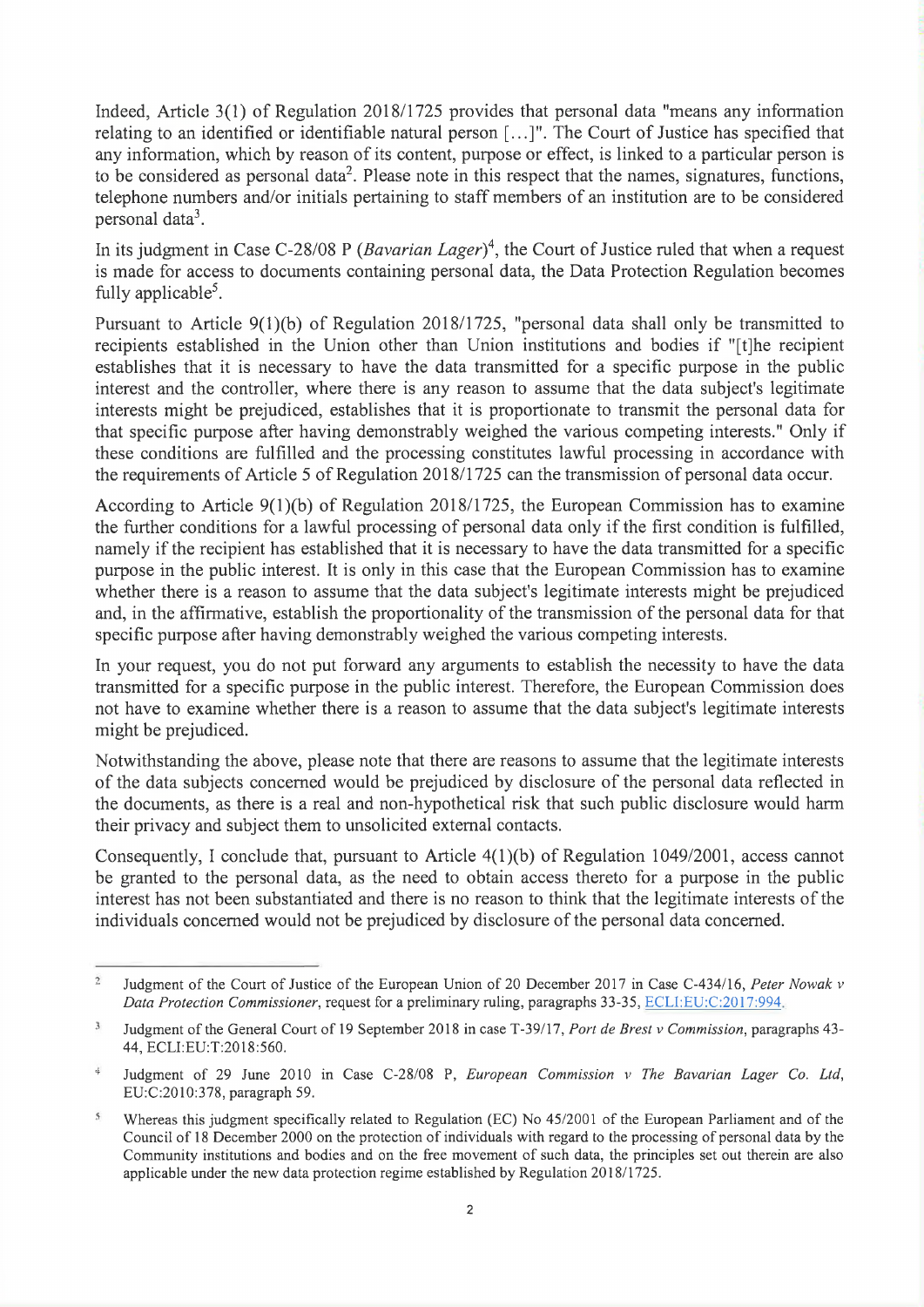As regard the "*documents containing records, exchange ofletters or e-mails, minutes or notes of meetings/discussions that took place between the Commission and the Member State representatives in preparation of the 2018 EU-Norway fisheries consultations"* also mentioned in your request, and after an examination of the documents under the provisions of Regulation (EC) No 1049/2001,1 have come to the conclusion that they may be partially disclosed.

- Documents covering negotiating positions of the Commission and of its Member States cannot be disclosed on the basis of Article 4(1), first indent, of Regulation (EC) No 1049/2001 which provides that *"The institutions shall refuse access to a document where disclosure would undermine the protection of (...) international relations".* Release of the above-mentioned documents would clearly undermine the relationship between the EU and Norway, since the considerations expressed in these documents are still valid and would undermine the EU's position vis-à-vis Norway. Therefore, the exception laid down in Article 4(1), first indent, of Regulation (EC) No 1049/2001 applies to these documents.
- You will find attached the minutes of the technical meetings that took place in the framework of the 2018 EU-Norway fisheries consultations, as drafted by DG MARE.

You may reuse the documents attached free of charge for non-commercial and commercial purposes provided that the source is acknowledged, that you do not distort the original meaning or message of the document. Please note that the Commission does not assume liability stemming from the reuse.

In accordance with Article 7(2) of Regulation (EC) No 1049/2001, you are entitled to make a confirmatory application requesting the Commission to review this position.

Such a confirmatory application should be addressed within 15 working days upon receipt of this letter to the Secretary-General of the Commission at the following address:

> European Commission Secretary-General Transparency unit SG-B-4 BERL 5/282 B-1049 Brussels or by email to: sg-acc-doc@ec.europa.eu

Yours sincerely,

João AGYLAR MARTHADO

Enclosure: 4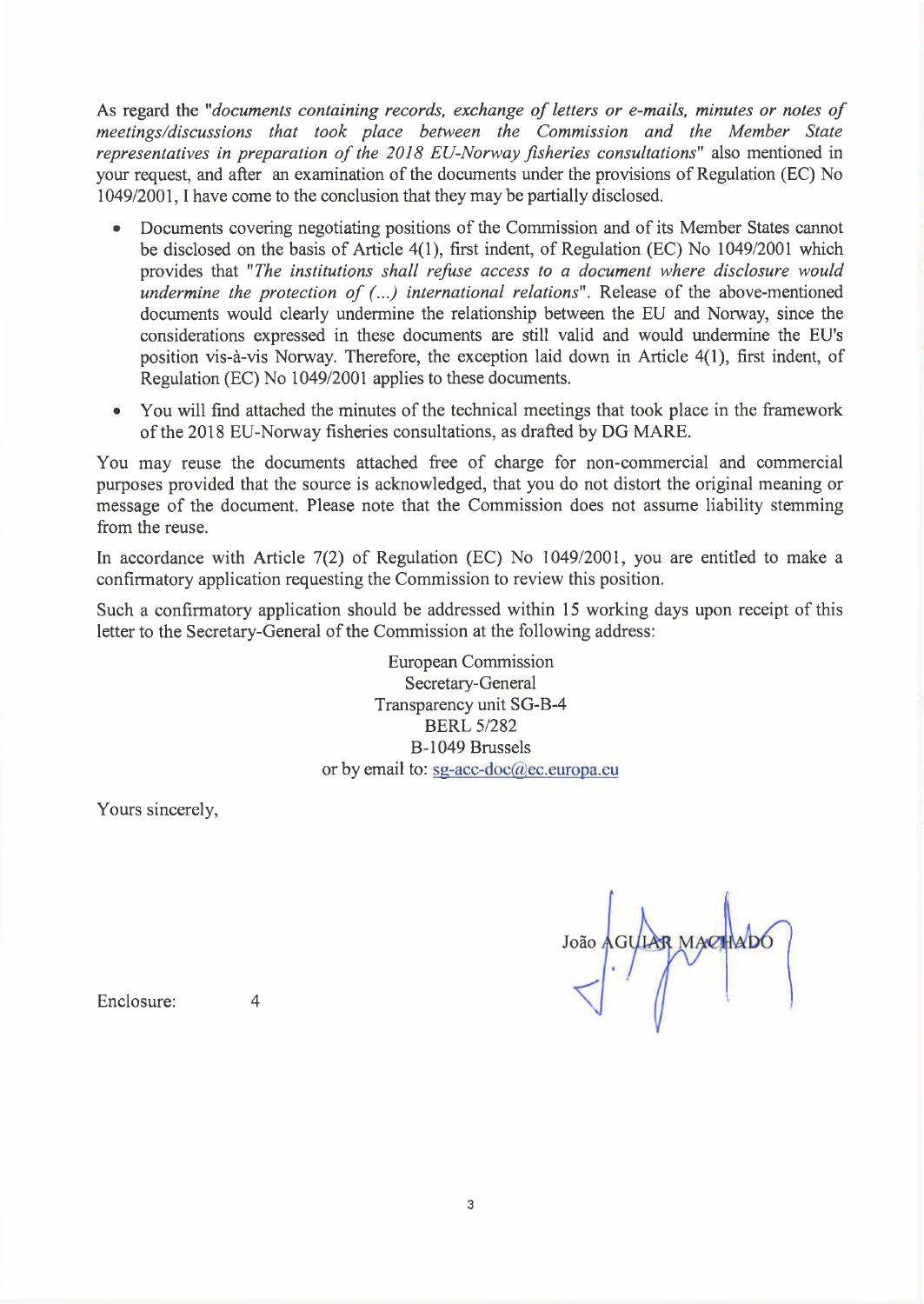# **EU/Norway**

## **Preparation of the Fisheries Consultations for 2019**

# **Brussels, 18 October 2018**

# **REPORT**

The COM reminded the there has been 3 consultations on technical measures in Skagerrak in 2018 (Skagen, London, Goteborg).

The COM presented its non-paper during the Council WP of 27 September. The EU-NO annual consultations were also discussed during an exchange of views in Council 15/10. The COM indicated to MS that the first technical meeting with Norway took place on 2 October. The COM briefly reminded the state of play of the coastal States consultations for the three main pelagic stocks, namely mackerel, Blue whiting and Atlanto-Scandian herring, and the absence of consultation scheduled for red fish.

The agenda was adopted.

#### **1. Management measures for 2019 in the North Sea and the Skagerrak**

The Com reminded the full implementation of the landing obligation in 2019, discard plans demersal/pelagic. The COM reminded that the current joint LTMS are no longer applied. This year, the EU Multi-Annual Plan for demersal stocks in the North Sea will apply.

The update of the June advice will be published by ICES on 14 November. The COM indicated that an ICES Representative in Bergen during the consultations.

## TAC and quota levels

Here below the figures from the ICES scientific advices:

#### NORTH SEA (TABLE I)

- Cod 47% additional measures required when using FMSY point value  $(-33\%)$ ?
- $\bullet$  Haddock 27%
- $\bullet$  Saithe +21%
- Whiting  $-18\%$
- Plaice  $+8.6\%$
- Herring  $-39.8\%$  (all fleets)  $-51,5\%$  (A fleet)

## SKAGERRAK (Annex I)

• Whiting: the state of the stock is not known. PA: 400 tonnes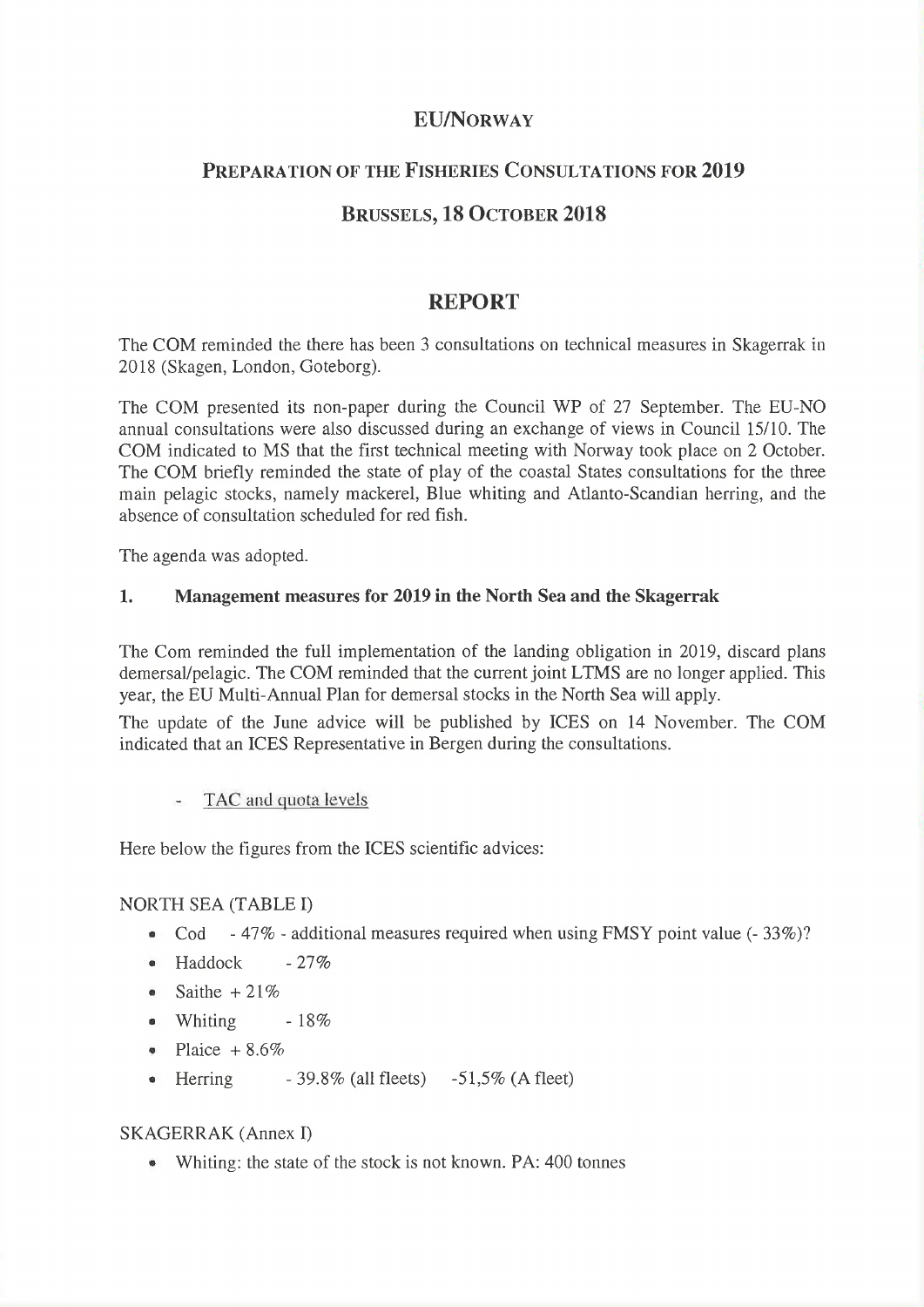- Pandalus provisional advice on 26 October; joint LTMS
- Herring (41% of the WB TAC plus 5.7% of the NS TAC)
- Sprat advice in April 2019

# **2. Exchange of fishing possibilities**

The COM and Members State went through the different tables to discuss the status of the stocks and the exchange possibilities. This is still an early stage as not all the scientific advice are known.

## **3. Long-term management strategies**

A joint LTMS for Pandalus was adopted in April and a joint request made in June to ICES for demersal stock and herring.

## **4. Technical measures**

The Commission updated on the new EU legislation for technical measures state of play.

## **5. Skagerrak**

The Commission presented the progress made in the working group on technical measures in the Skagerrak, in particular with regard to real-time closure for Pandalus and harmonisation of technical measures.

## **6. Control issues**

A new MCS WG for joint stocks: draft TOR to be discussed. A Joint Operational Seminar (JOS) will take place in Aalesung in 2019, details to be further discuss during the consultations.

## **7. Any other business**

Some member States reminded the translation issue and the problem it creates for their fishermen.

Some Member States informed that they were contacted by NGOs with regards to the EU-Norway consultations.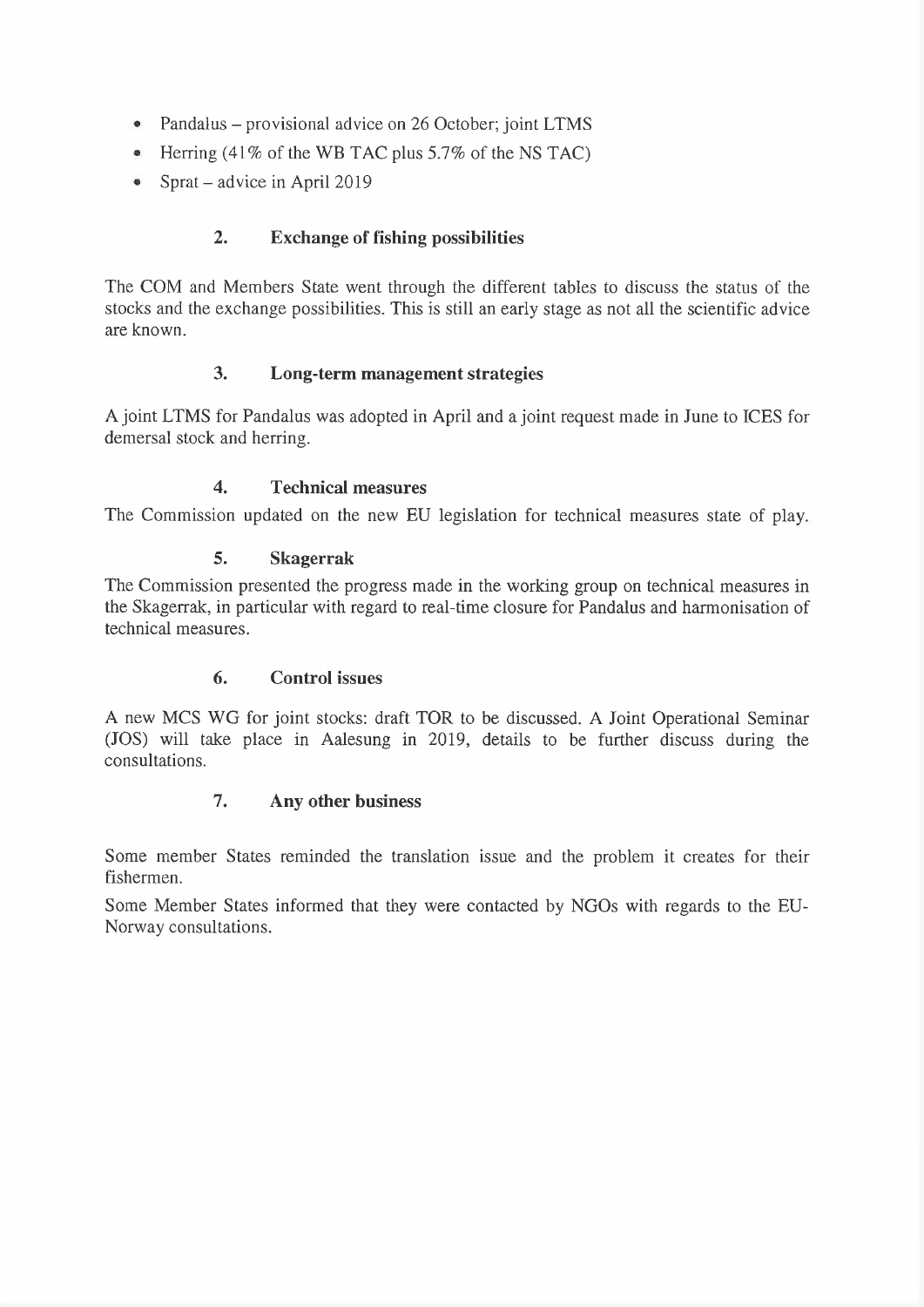## **EU/Norway**

## **Preparation of the Fisheries Consultations for 2019**

# **Brussels, 22 November 2018,14:30-17:30 DG MARE, Room J99 00/53**

# **REPORT**

COM reminded the informal non-paper on the preparation of the annual bilateral fisheries consultations with Norway which was presented to the WP on 27 September and then discussed at Council during an exchange of views on 15 October. The COM has issued its proposal for 2019 Fishing Opportunities (COM (2018) 732 final) on 7 November 2018.

## **1. Management measures for 2019 in the North Sea and the Skagerrak**

COM updated MS on the recent provisional scientific advice for Pandalus (update from 5 November: Annual TAC change +1.5% for 2019 compared to 2018) and on the 14 November updated ICES advice for haddock ( $-31\%$  instead of  $-27\%$  in June); for saithe ( $+16.4\%$ instead of  $+21\%$  in June), for whiting (-22% instead of -18.3% in June) and plaice (+11.1%) instead of +8.6% in June).

## **2. Exchange of fishing possibilities**

COM indicated the results of the  $48<sup>th</sup>$  session of the Joint Norwegian-Russian Fisheries Commission for Arctic cod. For 2019, the available TAC is set at 711,000 tonnes, which means that the EU quota in Svalbard is 26,805 tonnes and the offer in the Norwegian EEZ is set at 29,435 tonnes.

COM reminded the results of the Coastal State consultations for Atlanto-Scandian herring (ie. 2019 TAC: 588,562 tonnes and for blue whiting (2019 TAC: 1,143,629 tonnes. Coastal States consultations on mackerel are still ongoing in London (meeting on 21-22 November).

|           | 3. | Long-term management strategies |
|-----------|----|---------------------------------|
| No update | 4. | <b>Technical measures</b>       |
| No update |    |                                 |
|           | 5. | <b>Skagerrak</b>                |
| No update | 6. | <b>Control issues</b>           |
| No update |    |                                 |
|           | 7. | Any other business              |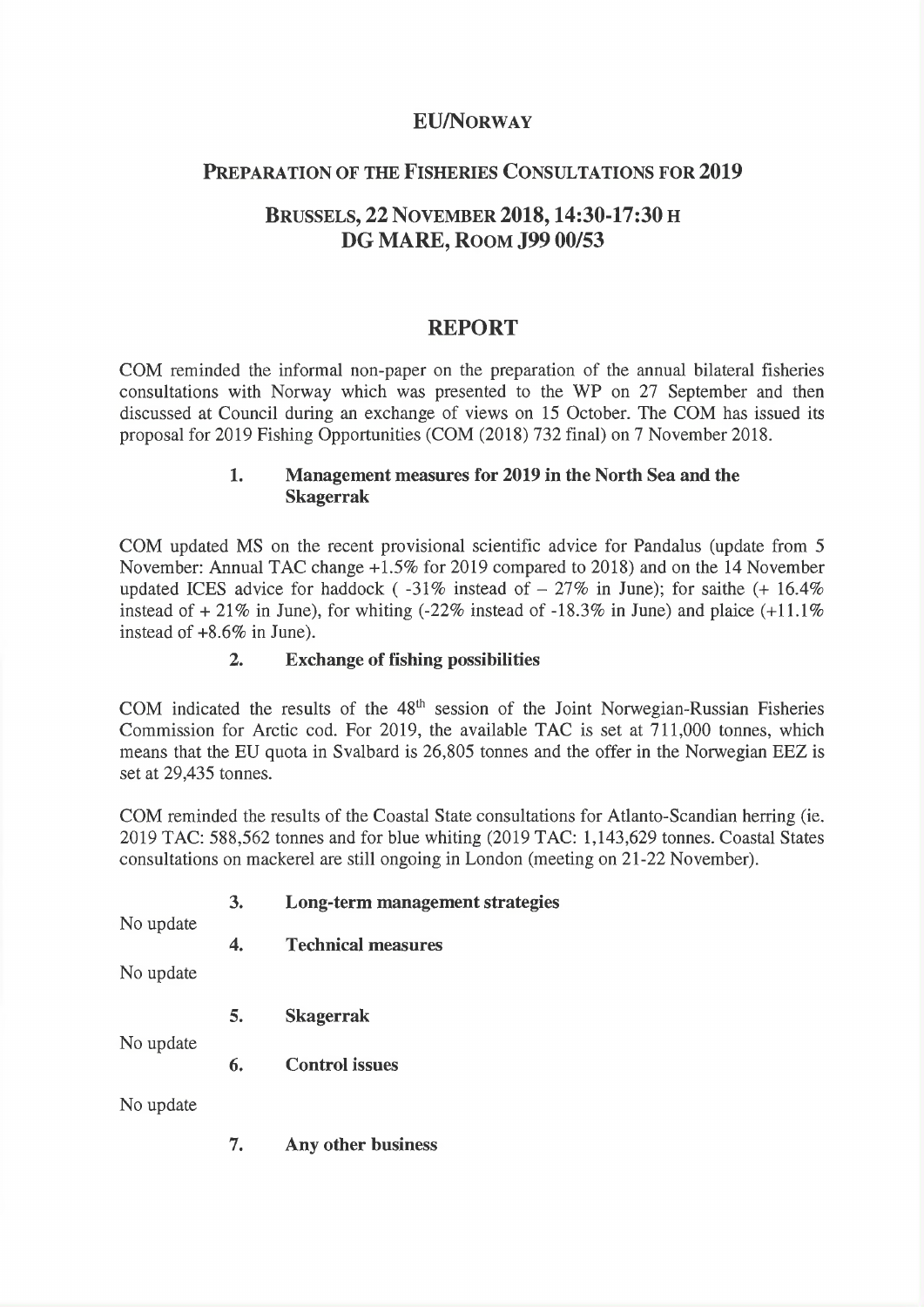| From: |                                 |
|-------|---------------------------------|
| Sent: | mercredi 21 novembre 2018 19:11 |
| To:   |                                 |

**Cc:**

**Subject:** For transmission: EU-Norway Annual Consultations (Bergen, 26-30 November) - Update **Attachments:** agenda.nov.docx

[please note that the Commission will mention this update and the few changes tomorrow at the Working Party]

#### **Subject:** *Update* **on EU-Norway Annual Consultations on fisheries arrangement for <sup>2019</sup> - 26-30 November 2018, Bergen**

The Commission services would like to inform the Delegations of the EU-Norway Annual Consultations on fisheries arrangement for 2019 will take place from 26 to 30 November 2018 in Bergen, Norway *(Norwegian Directorate of Fisheries, Strandgaten 229, Bergen, Norway). The first plenary will start at 11:00* am on Monday 26 November.

The Coordination meeting will start at *09:15* am on Monday 26 November. Please find an *updated agenda* attached,

Member States who have not done it yet within the deadline should inform as soon as possible. ' of the names of the representatives

who will attend this meeting.